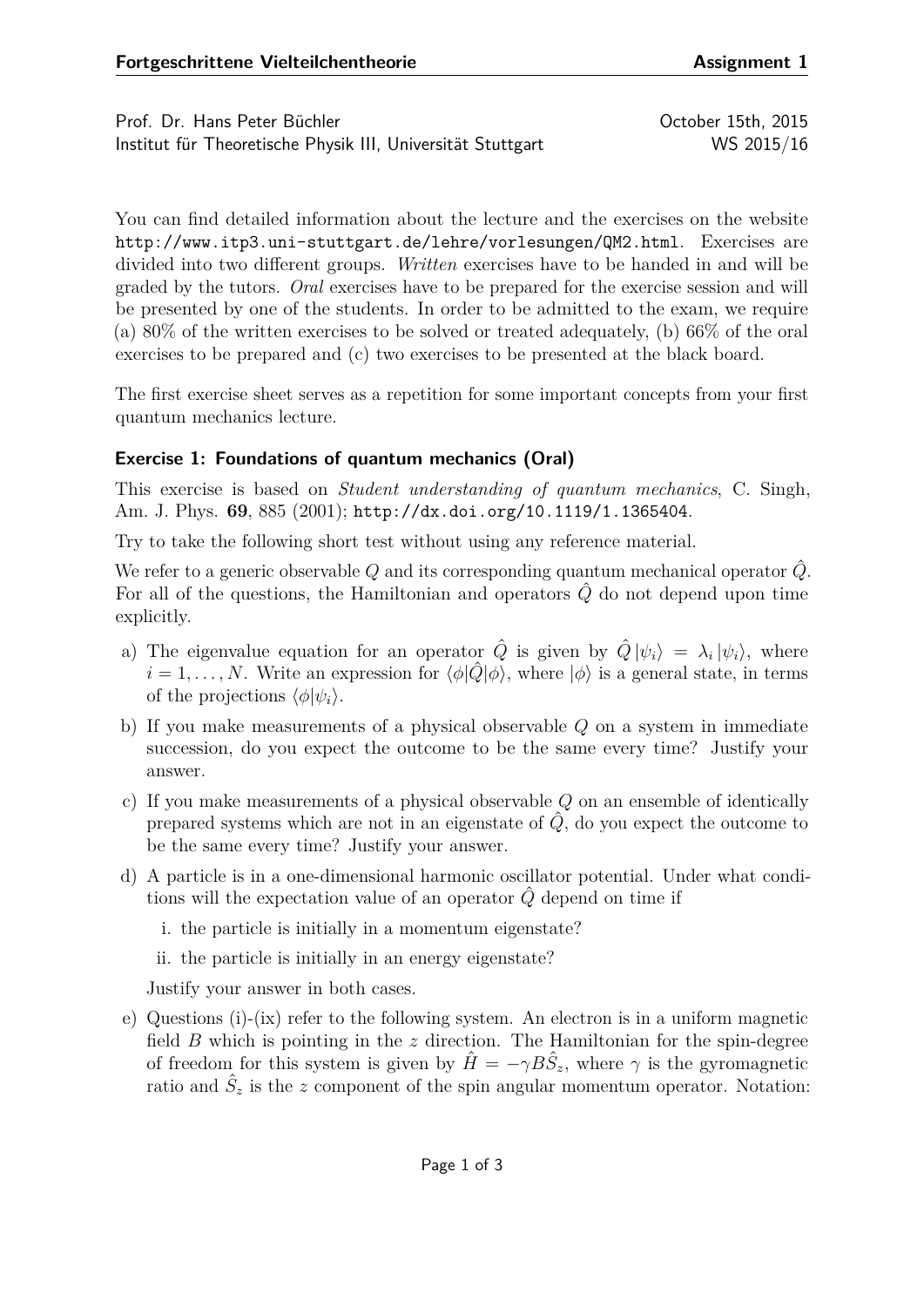$\hat{S}_z |\!\uparrow\rangle = \hbar/2 \ket{\uparrow}, \hat{S}_z |\!\downarrow\rangle = -\hbar/2 \ket{\downarrow}.$ 

For reference, the unnormalized eigenstates of  $\hat{S}_x$  and  $\hat{S}_y$  are given by

$$
\hat{S}_x(|\uparrow\rangle \pm |\downarrow\rangle) = \pm \hbar/2(|\uparrow\rangle \pm |\downarrow\rangle) \n\hat{S}_y(|\uparrow\rangle \pm i|\downarrow\rangle) = \pm \hbar/2(|\uparrow\rangle \pm i|\downarrow\rangle)
$$
\n(1)

- i. If you measure  $S_z$  in a state  $|\chi\rangle = (|\uparrow\rangle + |\downarrow\rangle)/$ √ 2, what are the possible results, and what are their respective probabilities?
- ii. If the result of the first measurement of  $S_z$  was  $\hbar/2$ , and you immediately measure  $S_z$  again, what are the possible results, and what are their respective probabilities?
- iii. If the result of the first measurement of  $S_z$  was  $\hbar/2$ , and you immediately measure  $S<sub>x</sub>$ , what are the possible results, and what are their respective probabilities?
- iv. What is the expectation value  $\langle \hat{S}_z \rangle$  in the state  $|\chi\rangle = (|\uparrow\rangle + |\downarrow\rangle)/$ √ 2?
- v. If the electron is initially in an eigenstate of  $\hat{S}_x$ , does the expectation value of  $\hat{S}_y$ depend on time? Justify your answer.
- vi. If the electron is initially in an eigenstate of  $\hat{S}_x$ , does the expectation value of  $\hat{S}_z$ depend on time? Justify your answer.
- vii. If the electron is initially in an eigenstate of  $\hat{S}_z$ , does the expectation value of  $\hat{S}_x$ depend on time? Justify your answer.
- viii. If the electron is initially in an eigenstate of  $\hat{S}_z$ , does the expectation value of  $\hat{S}_z$ depend on time? Justify your answer.
- ix. If the electron is initially in an eigenstate of  $\hat{S}_x$ , does the expectation value of  $\hat{S}_x$  depend on time? Justify your answer.